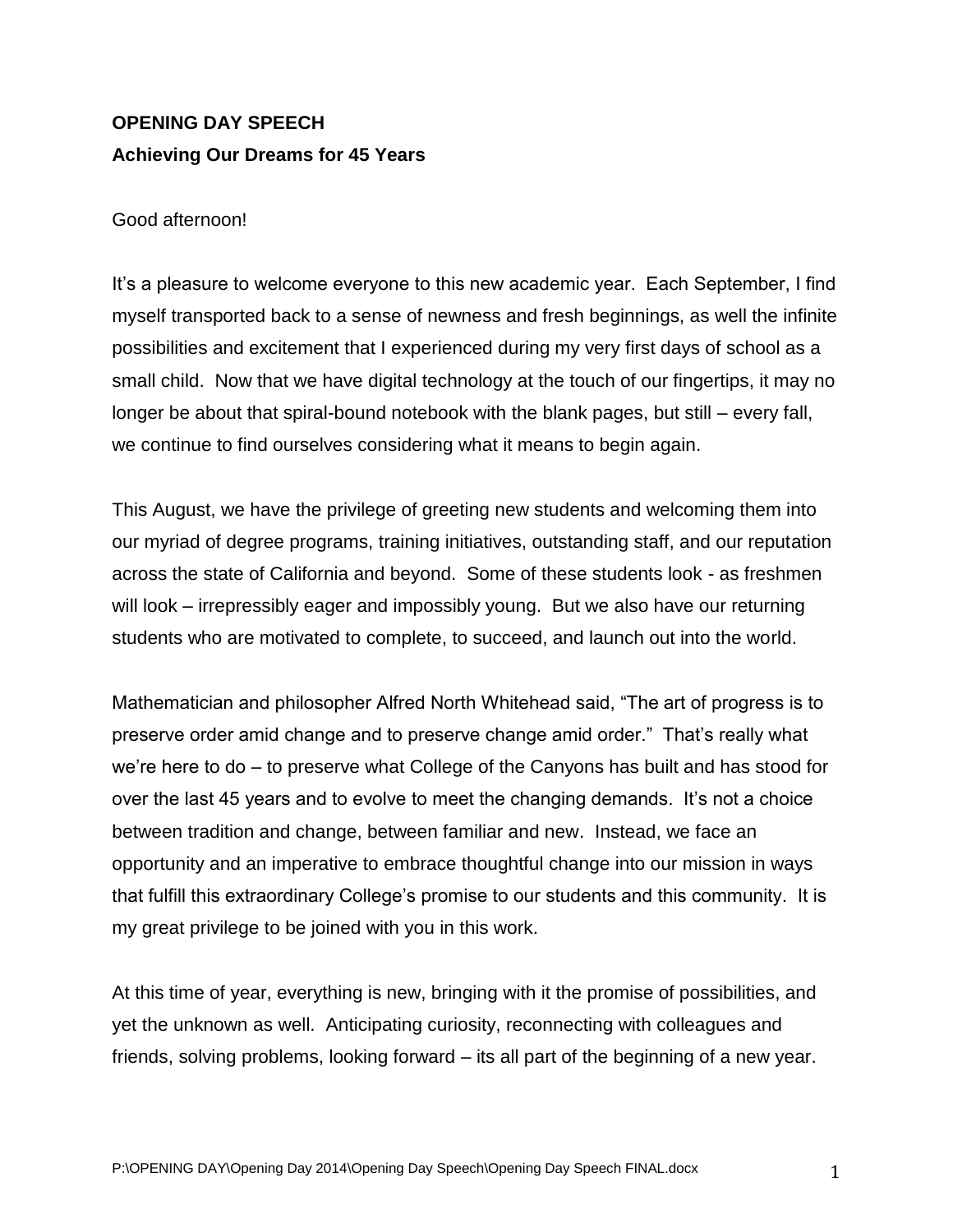And, while much is uncertain, there are some things we know for sure. This being COC, there is much to look forward to as we think about the year ahead:

Cutting the ceremonial ribbon to open the long-awaited Student Services/Administration Building.

Opening the Culinary Arts Institute marked by delicious treats from Chef Cindy and her students.

Launching a Weekend College program.

Funding new student equity initiatives and cross-department partnerships.

Hosting an Accreditation Visiting Team.

Launching more student success initiatives.

Hosting students and business leaders from Korea and China.

Marking the 10<sup>th</sup> anniversary season of our fabulous Performing Arts Center. Spending the year honoring the past as we celebrate this college's 45 years of service to the Santa Clarita Valley and look ahead.

I am sure each of you can add to the list by thinking of something new **you** will do this year. Whether it is:

Deanna Davis, who is off to teach in the Semester Abroad program in London, **or** The Math Department members, who after piloting an institute this summer to train teachers to teach statistics, just learned over the weekend that their National Science Foundation proposal, headed up by Monica Dabos in conjunction with Villanova University, was recommended to the tune of \$571,091 to train 75 community college faculty throughout the country over the next three years, **or**

The English Department faculty who are moving to another level of acceleration for our students, preparing curriculum that will condense classes for students who test into the lowest levels of English, **or**

The colleagues involved in the Honors, CWEE, Service Learning, Volunteer Bureau, Office of Civil Rights, Business Department, and more who will collaborate to discuss partnering on the development of the Center for Civic Engagement, **or**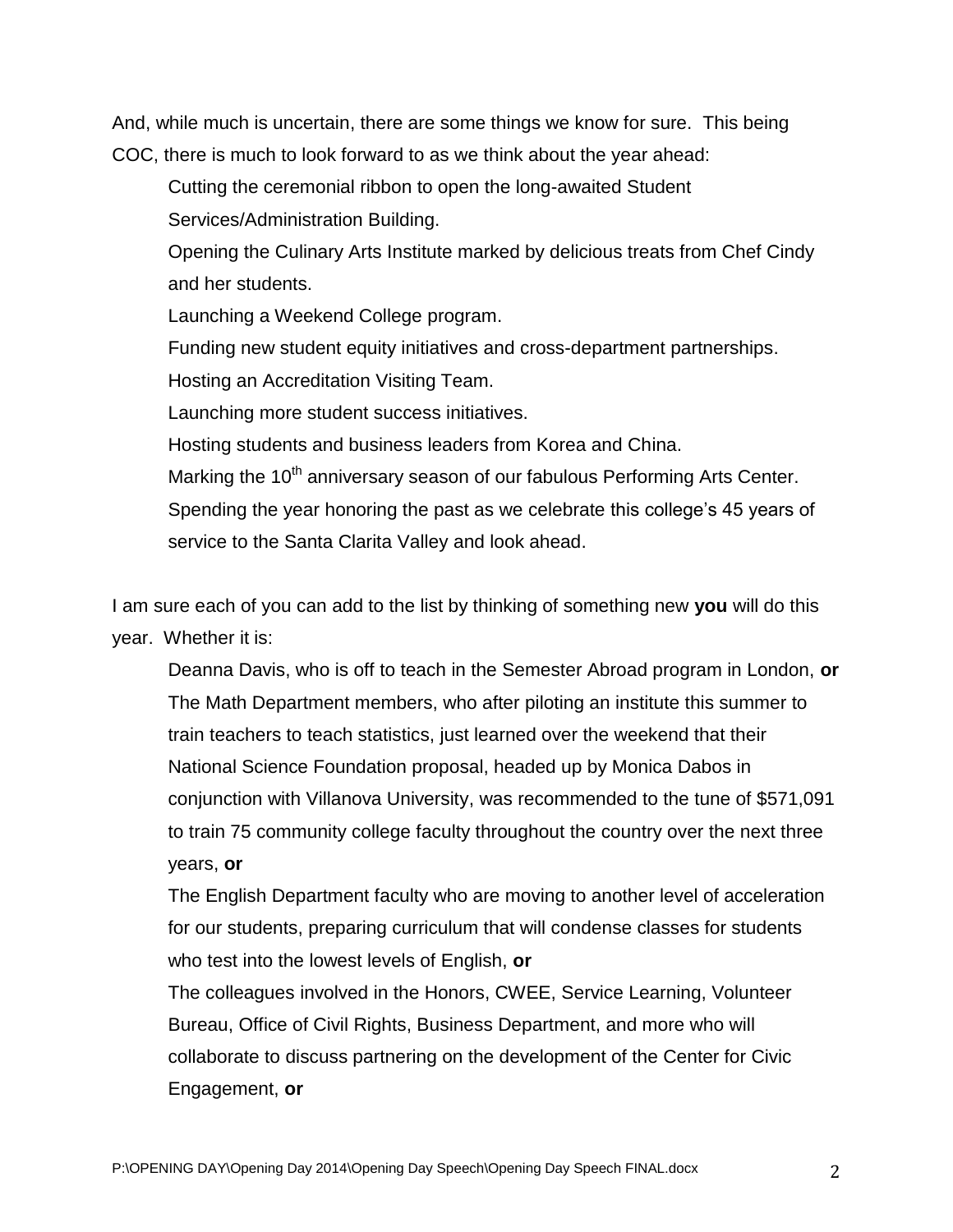The Athletic Department who will plan their sixth Athletic Hall of Fame Dinner and work to figure out how to surpass this 13-14 achievement of winning the Western States Conference Supremacy award for the first time in the college's history - - -

#### **Most of you will be doing something new for the first time.**

As you move forward, you will build on the foundation of the memories and activities of the past: We are what we are today because of the people who did great work.

1969. How many of you were here then?

Forty-five years ago, I was in full hippy mode – like a number of others of you here. In fact, the outfit Peter Hepburn has on today reminds me of the wedding dress I made in 1971! But don't worry, I won't name names - - Murray Wood.

Those of you old enough to remember know the biggest news that year was man's first trip to the moon. Neil Armstrong did what humanity had dreamed of for centuries – set foot on the moon. The landings were broadcast live to 600 million people watching around the world. How many of you remember seeing that event on black and white television? Yes, the one that was a big box in your living room?

Just 64 days later, College of the Canyons opened for its first day of classes. While you didn't see that event on television, the proximity of the moon landing and the college opening is a coincidence of history. But to me, they have more in common than simply occurring in the same year. Though different in scale, they are both monumental achievements brought about by groups of unique, talented individuals, and as such, the moon landing and our college opening are bound together by four shared principles that ensured they moved from imagination to reality:

A daring dream Relentless planning Focused teamwork, and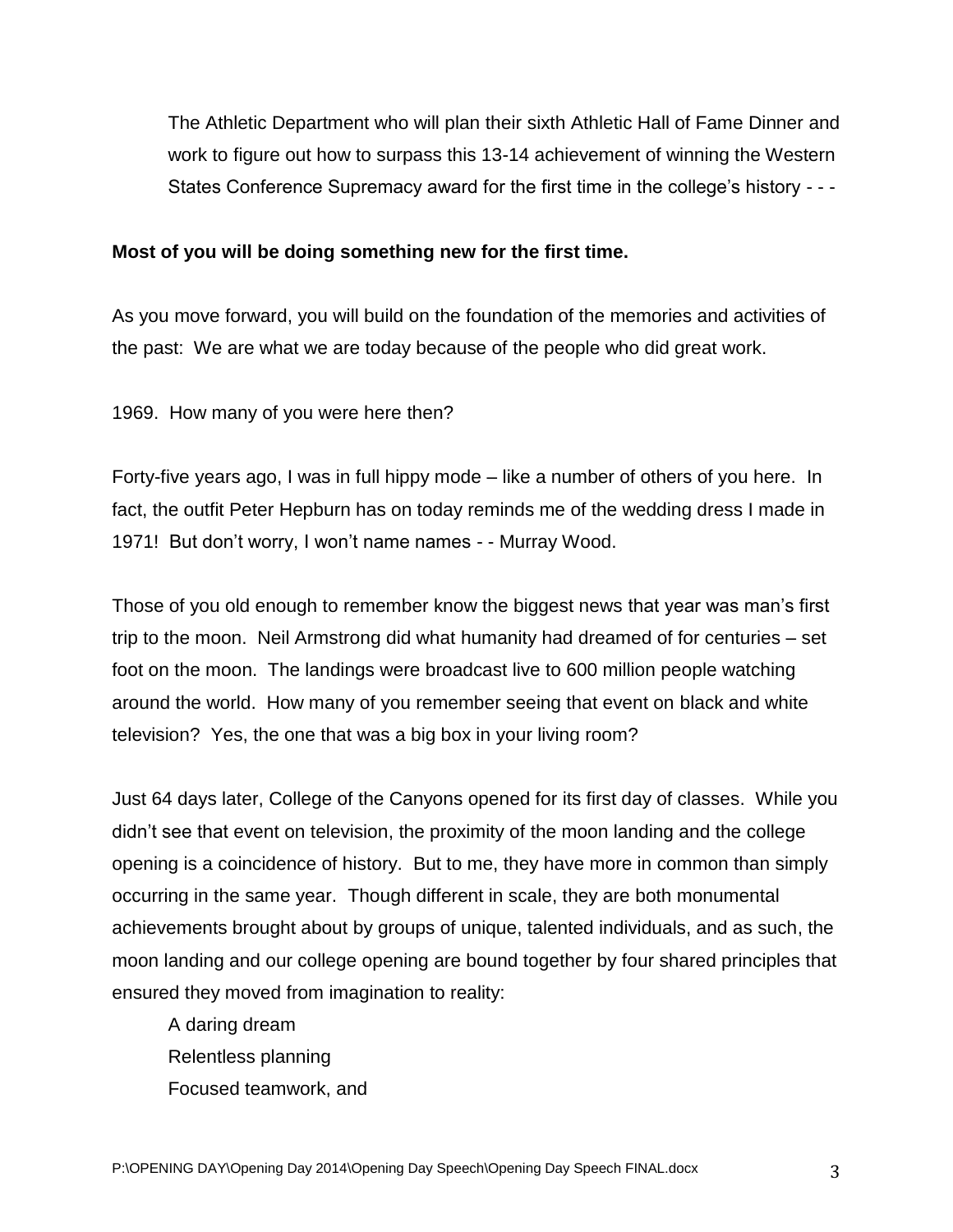Unwavering commitment

# **At COC, we have had Daring Dreams!**

Every bold accomplishment begins with a daring dream. A decade before Neal Armstrong stepped on the moon, the space race started and the United States found itself in last place. We were caught off guard when the Soviets launched Sputnik, successfully putting a satellite into space for the first time. Most people couldn't imagine technology moving fast enough to leap from a metal ball orbiting the earth to landing on the moon within 10 years.

It was then that President Kennedy dared to dream, saying "We choose to go to the moon in this decade ... because that goal will serve to organize and measure the best of our energies and skills, because that challenge is one that we are willing to accept, one we are unwilling to postpone, and one which we intend to win."

That same sense of audacious goal setting was alive and well right **here** in Santa Clarita. Forty-five years ago, nobody called "here" Awesometown. In fact, they didn't call it Santa Clarita. The city didn't exist until 1987 – 20 years **after** the college district was formed.

Local residents looked around at their growing community.

It had new neighborhoods, excellent K-12 schools, an interstate, and even a country club.

The first Kentucky Fried Chicken, Taco Bell, and Jack-in-the-Box opened on Lyons Avenue;

Planet of the Apes opened in the Plaza Theater on Lyons Avenue;

The Signal Offices, located on 6th and Railroad Avenue burned to the ground;

The new DMV Office opened in Newhall;

McBean Parkway opened for the first time;

And sheep were where we are sitting today!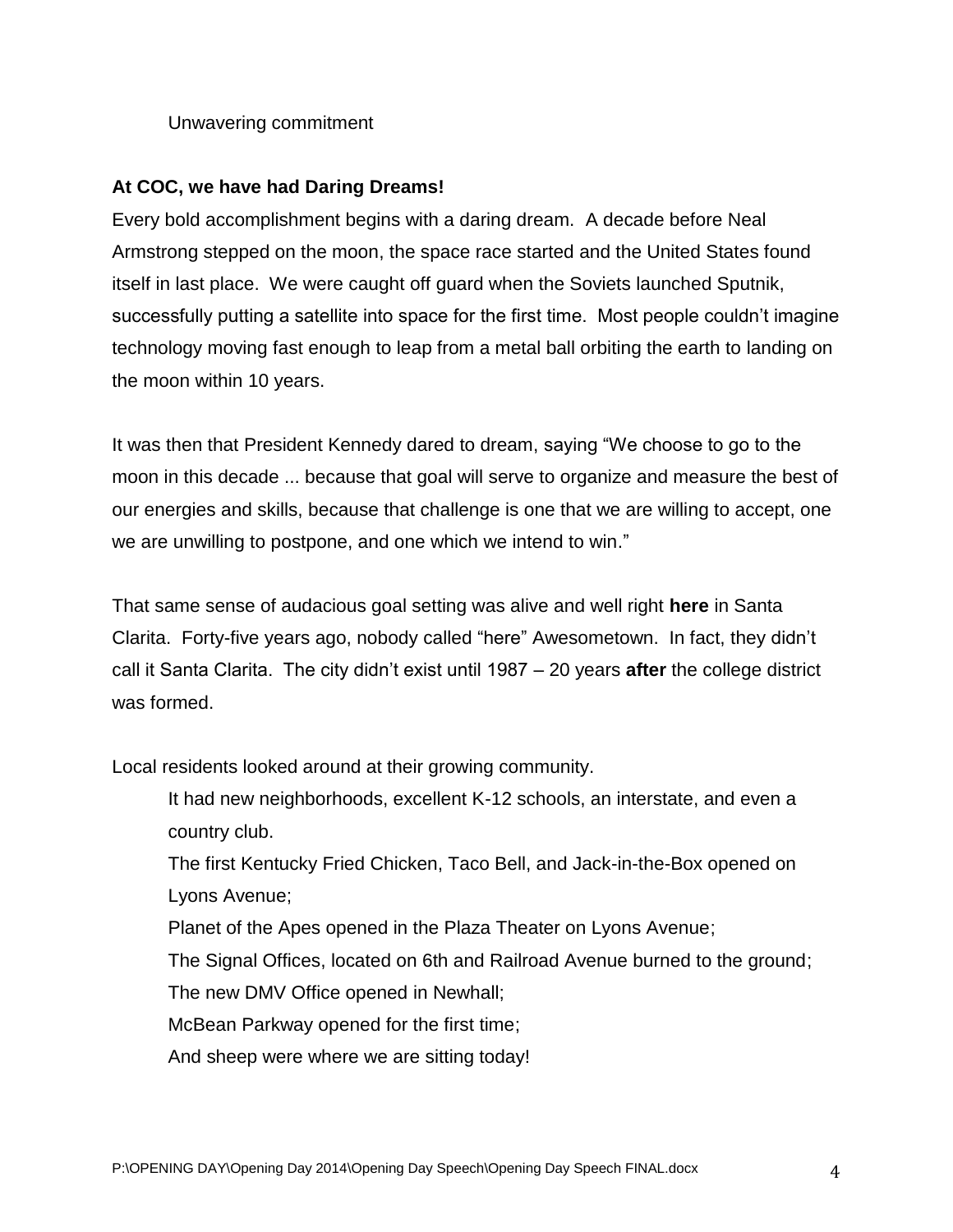But our area lacked access to higher education. So they dared to dream.

They had the courage to ask, "Why not?" and "Why not us?" They had the ability to look beyond what others could see and glimpse what wasn't yet visible to others. But more importantly, they had the commitment to achieve what others believed was impossible.

So they elected a Board of Trustees in 1967. Bruce Fortine was one of five members voted into the new offices.

Two short years later, this college opened its doors at Hart High School with 735 students attending classes held in the late afternoons and evenings.

The first issue of the *College Sound*, the campus newspaper, was printed.

The first baseball game with Coach Lee Smelser was hosted at COC junior college.

Dean of Students Al Adelini had a full head of hair.

The opening of the college meant people living here now had options:

They could complete two years of lower division courses and then transfer, just as Board President Michele Jenkins (who was enrolled at COC that first year) and her husband Greg did.

Or, they could use sports to continue their educations, like our first quarterback, and current athletic director, Chuck Lyon. Or they could get the spark for a new idea and the self-confidence to see it through, like alumnus Steve Arklin, who launched Santa Clarita Disposal and later sold it to a national waste company, or Greg Kinkaid who owns Sage Staffing.

As the community grew in those early years, so did the college. Enrollment jumped from 700-plus students that first year to more than 2,500 within five years. Over the years while student numbers ebbed and flowed in rhythm with the economy, the trend line always pointed in one direction: **UP**.

Walt Disney said, "Do what you do so well that they will want to see it again and bring their friends." And the founding staff of our college did just that!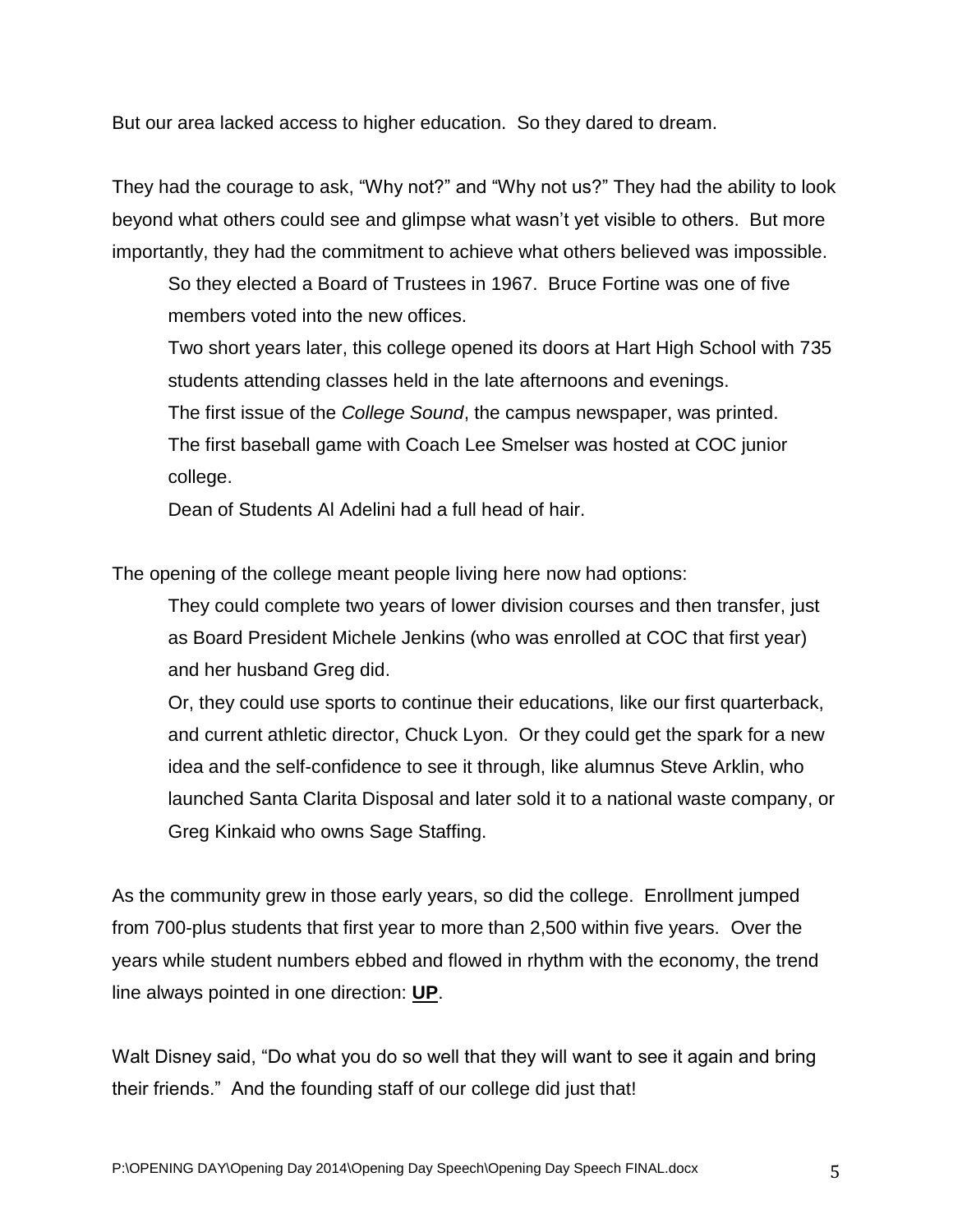In response to growing enrollment, and to the needs of the community, the curriculum expanded. Programs were added that the community wanted: The college passed, in those early years, two bond measures and the poster read "Complete our College". At that time, that meant building it for 5,000 students!

## **Once the dream started to take shape, we engaged in Relentless Planning**

Dreams do not become accomplishments without planning. What ensued in the decade between Sputnik and the moon landing was planning, planning, and more planning. That's equally true for College of the Canyons during our 45-year history.

H. Thomas Johnson said, "How the world we perceive works depends on how we think. The world we perceive is a world we bring forth through our thinking." And we did.

We would not be where we are today without our focus on strategic, integrated planning! We have annual program plans, a district Strategic Plan, Educational and Facilities Master Plans, Technology Plans, and more. I know some of you may tire of hearing about planning, and revising your plans, yet it is absolutely critical to our ongoing success and innovation.

Simply put, planning has achieved results. We look at the world around us, examine the needs that exist, we create solutions to meet them, we secure the necessary resources, and then we go do it. Instead of waiting for things to happen, planning enables us to **make things** happen.

Richard Bolles, if you don't know him, is a career counselor and planner who said, "If you don't know where you are going, you will end up somewhere else."

So we planned. As we look ahead, the proof is clearly evident on both campuses. In less than 20 years, with the input, effort, and coordination of administrators, faculty, and staff, and with the support of the Board, we developed the plans, jumped through the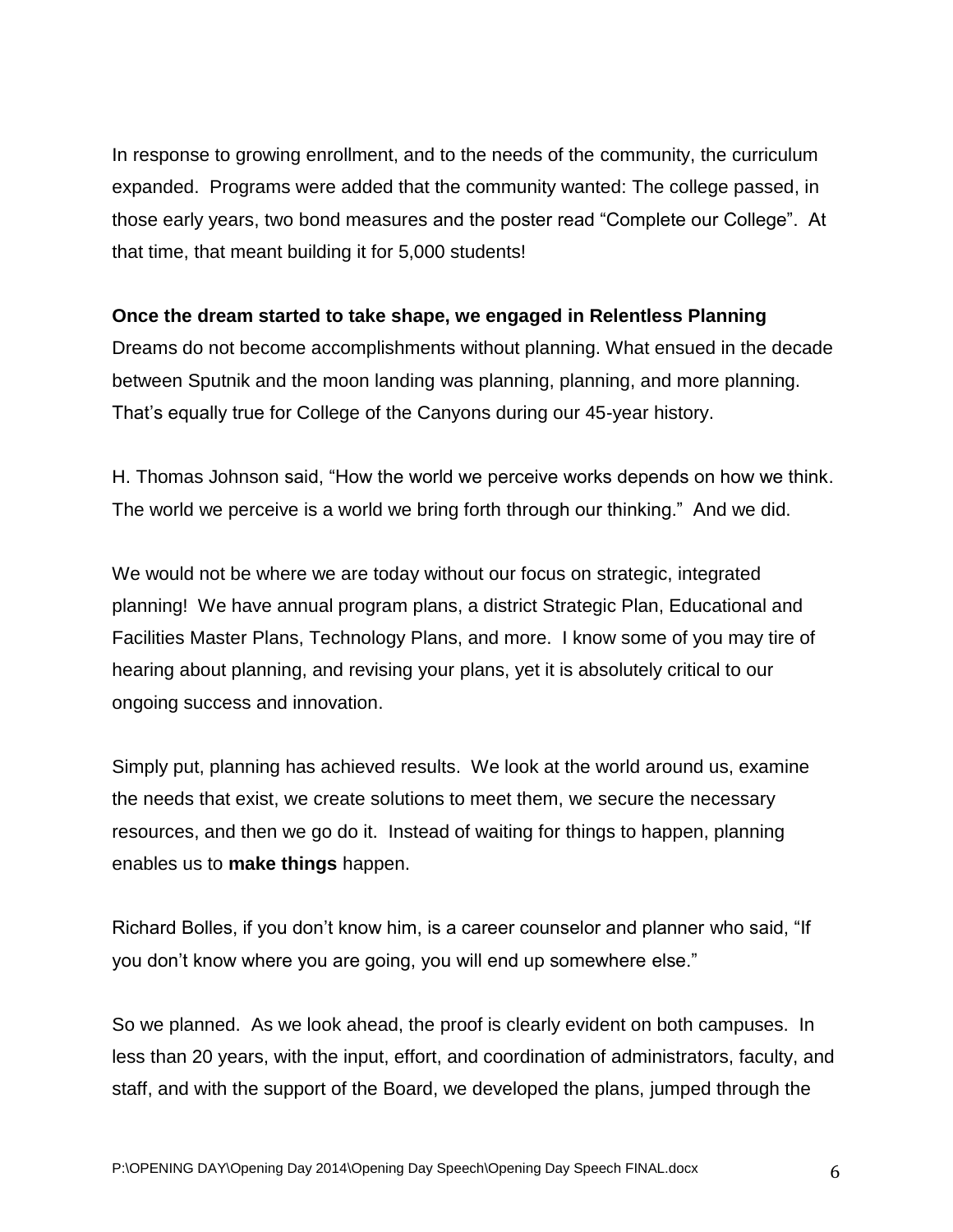approval hoops and built 547,000 square feet of space that supports the ongoing learning of our students and community. Many of you work in the Early Childhood Education Center, the Library, TLC, Mentry Hall, Student Center, the PAC, Pico Hall, Aliso Hall and Lab, the Canyon Country Campus, East PE, the University Center, Applied Tech Center, and some others will move into the new Student Services/Administration building and the Culinary Institute this fall. .

While every building is an accomplishment in and of itself, given the regulatory and funding hurdles we must clear, that's not why we build places. Every new space we have opened has presented us with the chance to expand and better our students, help them succeed, launch new programs, upgrade existing ones, and provide the best learning opportunities possible as we have added 91 programs in the last nine years.

How did we do so? We did it as a team.

#### **Our Dreams and Plans were fueled by our Focus on Teamwork**

A third critical factor to the success of the moon landing was teamwork - the willingness of a group of individuals to commit singularly to a mission and focus all their energy towards achieving it.

While we remember the names of the astronauts, we must not forget that they **didn't get to the moon alone**. Beyond the building of the rocket, everything accomplished on the moon was made possible by Mission Control, which set the stage for the astronauts' historical achievement. The same is true here at COC, where you – the staff, faculty, administrators, volunteers, partners and Board members – come together to focus on student success and set the stage for what our students accomplish. **The team at COC IS mission control.**

It is pro-active, forward-thinking, focused on quality, and highly dependent on relationships. Success in places is due to the capacity generated by relationships.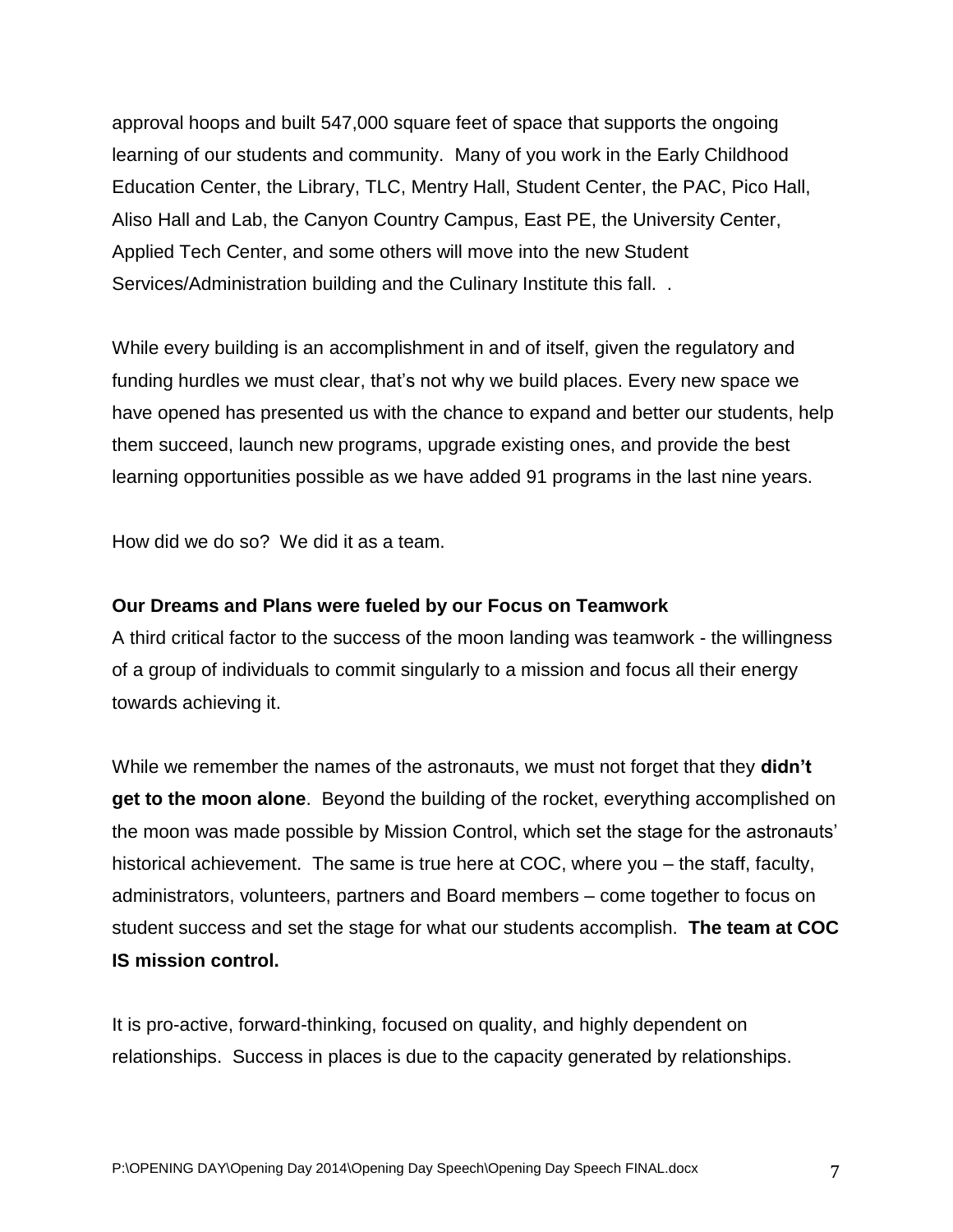While the world was transfixed on the grainy images of Neal Armstrong stepping from the lunar landing module to the surface of the moon, there was **SO** much going behind the scenes and out of sight. The rest of the world was largely unaware of the importance of Mission Control, and the amount of work they undertook to ensure the success of the moon landing.

That too applies to what we do here at College of the Canyons.

Our students and our community have no idea about the amount of work each of you do to make this college succeed. While they may interact with you in the classroom, or talk with you in Financial Aid or A&R, that contact is just the proverbial tip of the iceberg:

They're completely unaware of the grants that we apply for, which fund expanded access and support for them.

When they're registering, they likely give little thought to the men and women in MIS who keep our system up and running around the clock.

They don't see faculty members revising curriculum, honing, developing student learning outcomes or figuring out how to help them showcase their learnings. They don't know that our Computer Support Services staff works tirelessly to ensure that our servers are available so they can log on to Blackboard and complete an assignment at midnight.

They don't stop to think about those of you who designed the Weekend College postcard that landed in their mail box – the one that prompted them to think about returning to college.

Whether it's noticed or not, each and every function that you perform is critical to ensuring our students' success.

What was truly amazing about Mission Control was their ability to manage thousands of details and process that had to be perfectly synced and coordinated to guarantee a successful moon landing and the astronaut's safe return to earth. The level of detail is mind-boggling.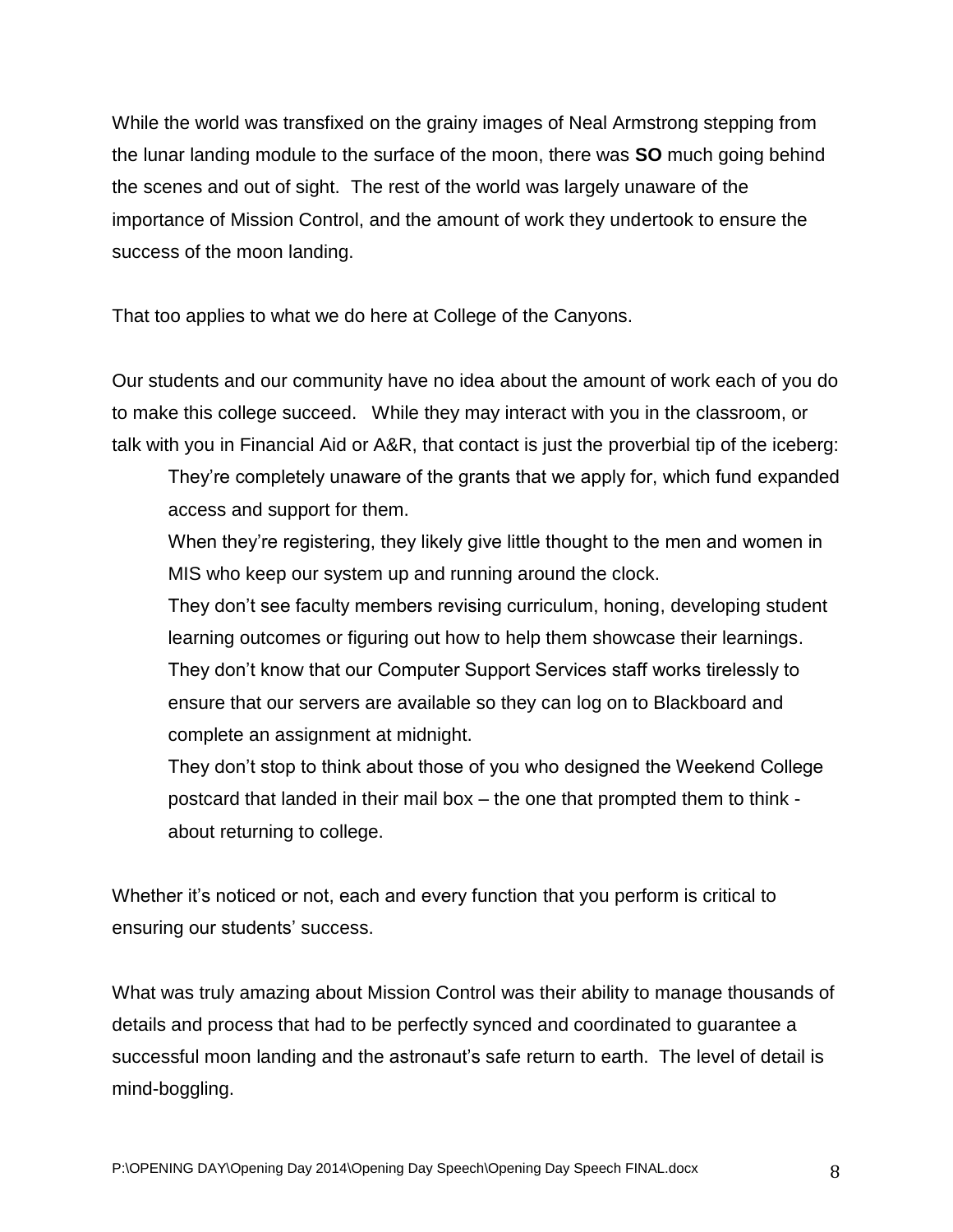The spacecraft contained thousands of moving parts, miles of wire, and a highly volatile mix of fuel. The danger was acute, and the possibility of something going wrong was ever-present. But the group was instead focused on ensuring everything was going right. Each member of the Mission Control team had a specific role to play, was highly educated, highly skilled, and committed to fulfilling their part of the mission. And so are you.

There is an African proverb that states, "If you want to go fast, go alone. If you want to go far, go together." We do it TOGETHER.

It's no small feat to do what we do each year: serve more than 15,000 full-time equivalent students and commit ourselves to doing our best to ensure their success. It takes the involvement of everyone on campus in every department to do that, and to do so in a manner that holds to the standards for which we are known at COC.

Think about all the effort it takes to fine-tune:

Our deans and department chairs fine-tuning course offerings, adding new classes to accommodate students on waitlists.

Admissions and Records processing 38,000 admissions applications, serving the 15,000 customers who appear at the counter, and fielding nearly 100,000 phone calls annually.

Financial Aid, where the team patiently answers 30,000 phone calls, processing 17,000 applications and 9,000 fee waivers, ensure that \$27 million in awards are distributed to students.

Meanwhile, our friends in Facilities ensure the lights are on, the doors are open, the bathrooms are clean and everything runs like a well-oiled machine from 7 a.m. to 10 p.m. day in and day out.

Mission Control couldn't do what it did then without computers, and neither can we. What sits on your desk probably is more powerful than the roomful of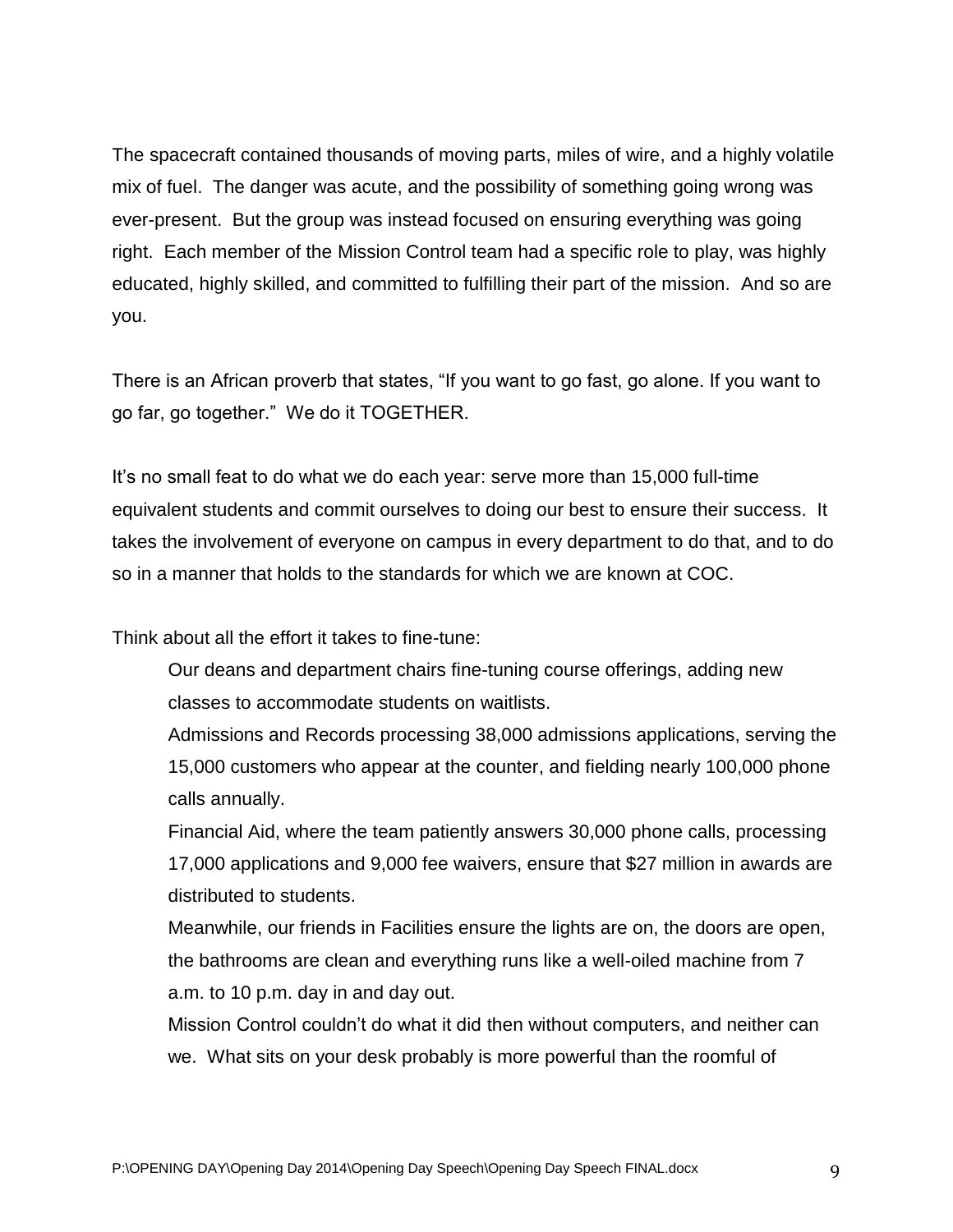hardware they had in Houston, so we're lost without our technology. Ext. **3953** is a lifeline.

We call Computer Support Services, they answer, we yell "help," and they magically fix it. On average they respond to nearly 10,000 calls for help each year when something goes wrong.

The same is true for MIS, which tackles 1,300 work orders, maintains 3,000 customizations we've made to Datatel, and installs 150 patches to keep the system up-to-date.

Together – we are better.

## **To move what we imagine to reality takes Unwavering Commitment**

When commitment is added to dreaming, planning, and teamwork, things begin to really take off. Abraham Lincoln said it best: "Commitment is what transforms a promise into reality."

When pursuing something audacious, there will always be challenges, unexpected difficulties, and obstacles that stand in the way.

They usually come as a surprise; They are things that you've never faced before; The solutions aren't always obvious; You face setbacks because your original plan isn't feasible; Things take longer than expected; OR THE REALLY unexpected happens, like a natural disaster.

It's at those points that you're faced with choices:

Give up, or keep going. Help or Leave. Say "I Can" or "I can't".

That's where commitment kicks in.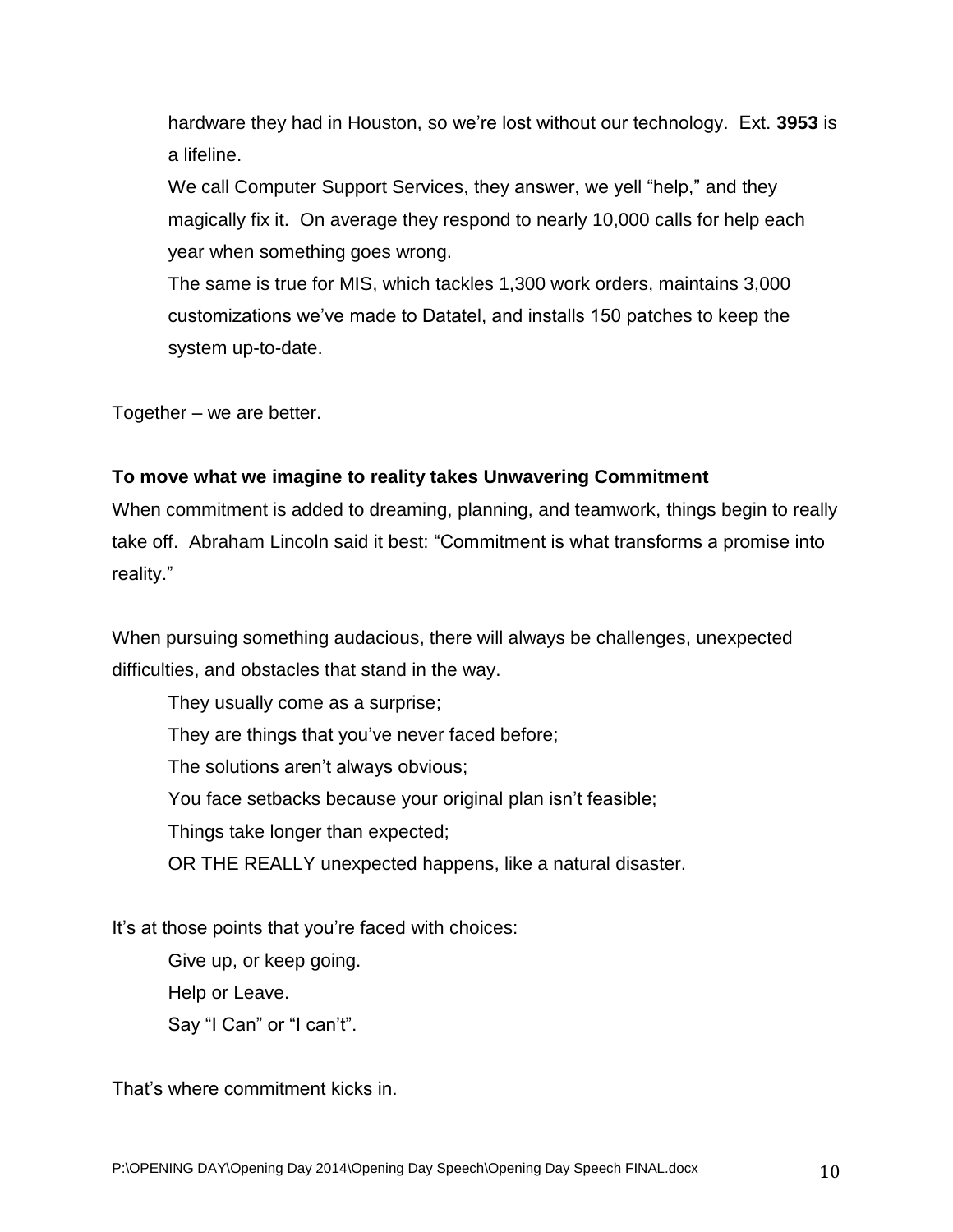Commitment. It pushes you past the difficulties, doubts and delays. It motivates you to keep moving forward;, to keep looking for a solution. It inspires you to focus on your dream, instead of giving up. If you're committed, you'll find a way.

The enduring example of commitment from our space program is found in the movie "Apollo 13." When a mechanical malfunction scuttles the mission, leaving the lives of three astronauts hanging in the balance, the team at Mission Control commits themselves to bringing their friends and colleagues home safely. In the face of complex challenges, they simply wouldn't take no for an answer. When one idea didn't work, they came up with a new one and kept pushing until they had created a workable solution.

The same is true at our college.

We committed ourselves to opening a Performing Arts Center. It was included in the college's first master plan. For years, the answer from the state was "No." But we never gave up. Finally, we saw a window. Over the course of a weekend, we reconceptualized one building into two, sent in the revised plans, and after nearly 30 years of waiting, we got the "Yes" we needed! As soon as the PAC was opened, we used Measure C funds to build Pico Hall and funded it ourselves.

It was Commitment that powered us through the aftermath Northridge Earthquake. We were determined to hold classes that semester, and we overcame every obstacle to doing so – even if it meant holding classes in tents during the winter. Many of you remember that. That was the best example of teamwork and commitment I have ever seen in action!

College of the Canyons is a place where it's impossible to remain stagnant. This is a community that is devoted to a love for learning, to developing a habit of doing what is the next thing – not the next logical thing – the next meaningful thing to do.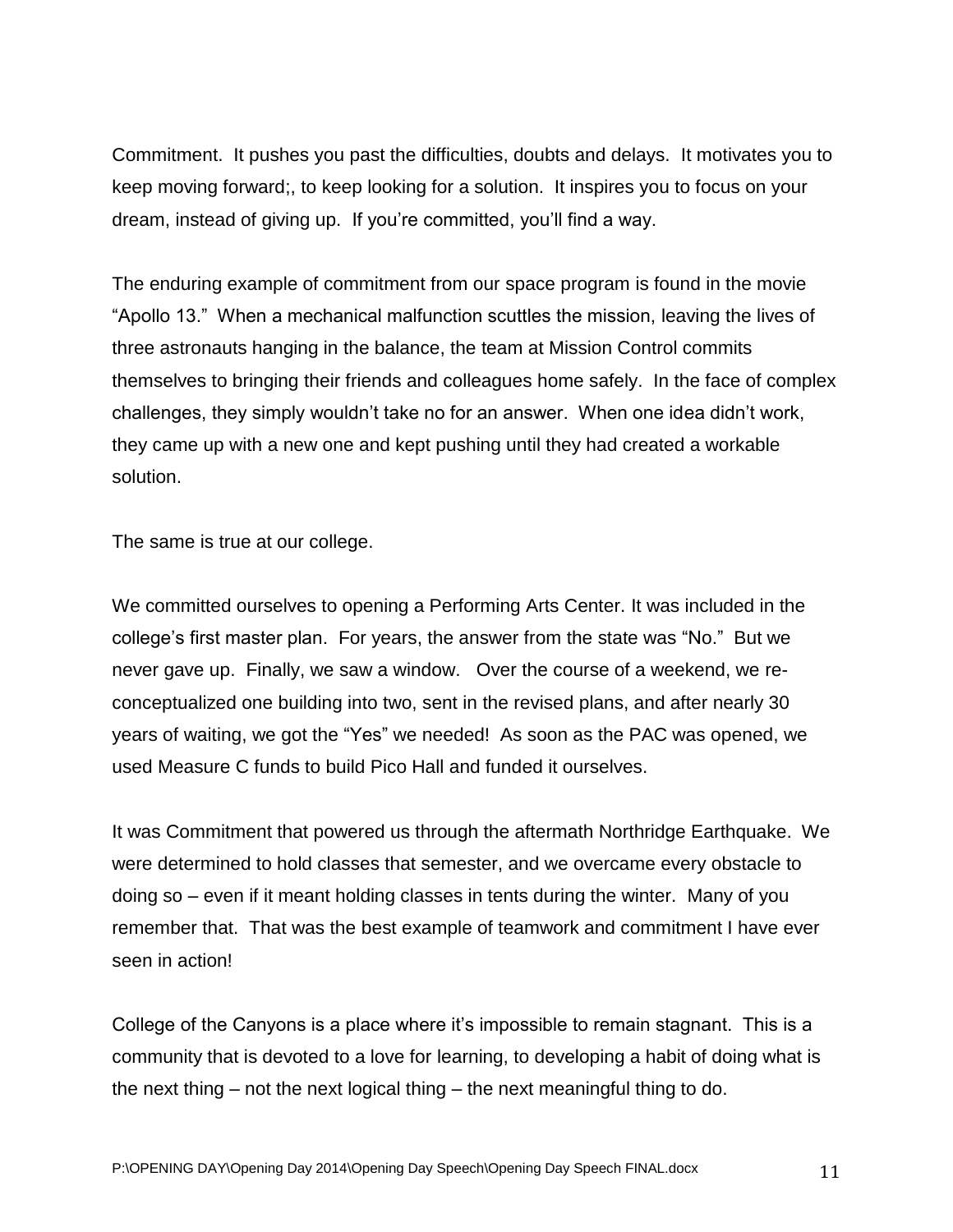There is power in commitment. Kenneth Blanchard said, "When you're committed to something, you accept no excuses - only results."

#### **And we get Results!**

When dreaming, planning, teamwork, and commitment come together, the results naturally follow. Over the past four-and-a-half-decades, we haven't simply been a resource for the community. Our impact has been far greater. We have shaped Santa Clarita's growth and future, helping it become what it is today.

Whether it is infusing \$174 million annually into the economy as our students earn more because of their education and training received at COC, or Meeting the needs of local business and industry by establishing an Economic Development Division which has, in the last two decades, infused \$21 million in funding that has benefitted 22,000 employees at more than 3,000 local companies; or

Providing access to more than 40 Bachelor and Master degree programs in the University Center, which has provided over 3,000 BA/MA grads; or Using the PAC to host 133 professional performance and 67,000 attendees, providing a venue where 4,200 of our students have performed on stage; enabling 360 community shows and events a place to occur, and hosting 70,000 local students served by our K-12 Arts Education Outreach Program.

## **TA-DAH!!!**

We have accomplished all of this **because of the people at COC**. The people make the place. You have dreamt, planned and worked together to achieve results most could only imagine.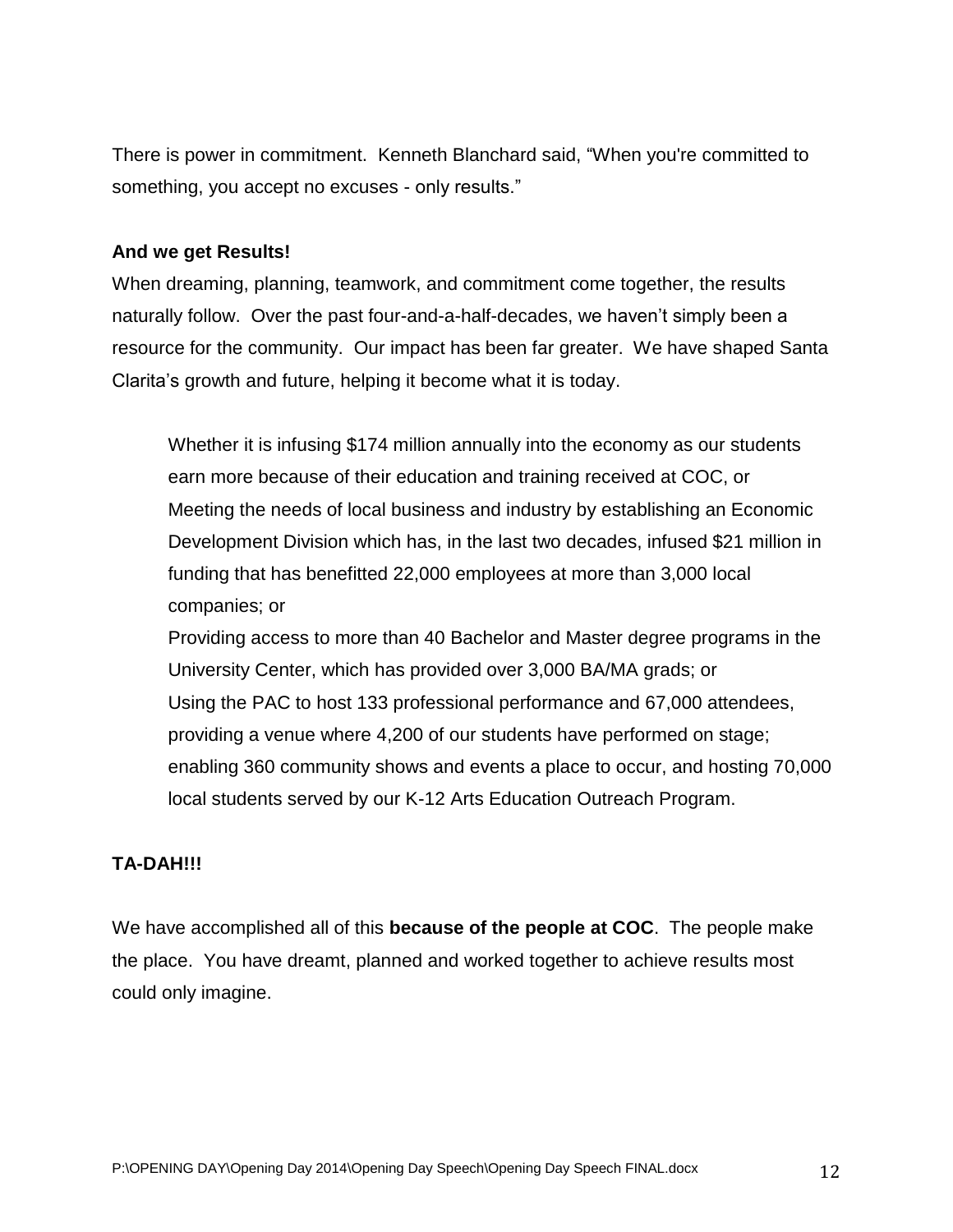It is an inspiration that energizes me like nothing else does – the courage to do something new, to take a risk, and to have the confidence to pursue our dreams with quality, integrity, focus and character. It's what separates COC from the rest.

At COC, we do not hesitate to leap an to try new things to help our students. How different would the outcomes be if we did hesitate?

Would we have a University Center? Would we be completing on-campus Culinary Arts facility? Would we have the First Year Experience Program? Would we have a Volunteer Bureau? Would we have The Zone? Would we have the Gardens of the Canyons? Would we have a Civil Rights Clinic? Would we have a permanent Student Art Collection? Or an Honors Program? Or, would we have exceeded our goal of establishing 13 transfer degrees?

I am so proud that as people, we grow, we learn, just like our students! We master new skills and figure out complex things and develop relationships that matter. That creates a spirit that inspires our students and is the fuel that drives this place!

It is because of the people who work here that I am so excited about what the future holds for College of the Canyons. The coming year gives us a chance to build on our legacy of achievement and add to our record of milestones.

Will these accomplishments be on par with sending someone to the moon? It depends. If you ask each student, they may say that for them, "Yes – it changed their world." What we will accomplish on behalf of our students begins much the same way:

We give them – many of whom think their odds of success are equal to walking on the moon – the opportunity to achieve.

We give them permission to dream.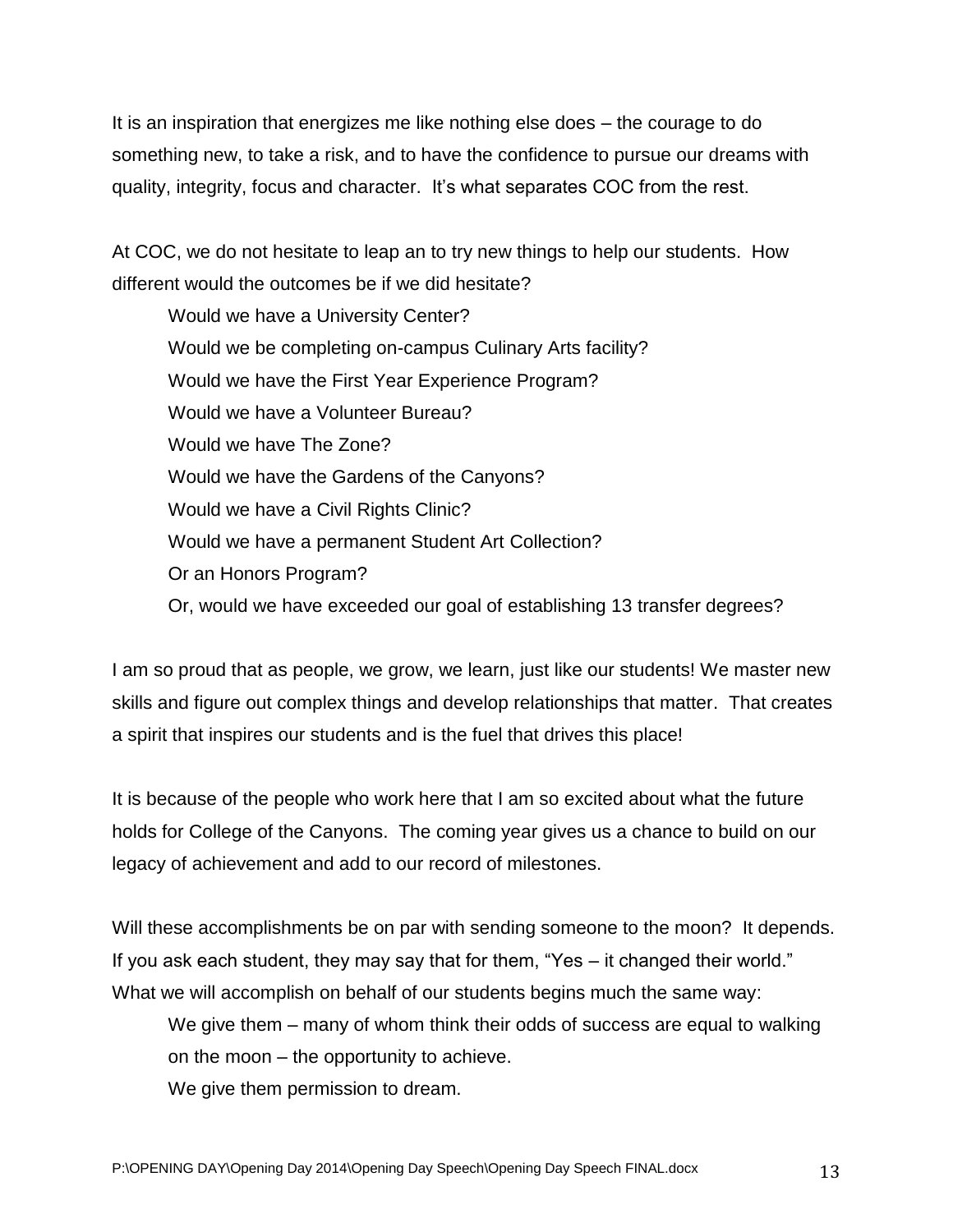With help, we instill in them the courage to do so.

We commit to planning how they can do it, and we pull together as a team to ensure they can.

When they cross the stage on graduation day, it's more than just a few short steps. It represents a giant leap forward in what's possible for their futures. But remember, they like the astronauts, owe a debt of gratitude to those who helped make it possible.

On July 23, 1969, the three astronauts aboard Apollo 11 made a television broadcast as they traveled back from the moon to earth. Pilot Michael Collins said, "... All this is possible only through the blood, sweat, and tears of a number of a people ... All you see is the three of us, but beneath the surface are thousands and thousands of others, and to all of those, I would like to say, 'Thank you very much.'"

On behalf of our former students, I thank **you** for making their dreams possible. And on behalf of our current students, I challenge you to help them fulfill their dreams. It's that promise of possibility that lends the start of the fall semester such excitement and anticipation. To know that for each student we meet, we have the ability to touch a life and change its course. And I know, from listening to you, that is inspires you as well.

Each day, I look forward to working with you at this college--you are a truly amazing group of talented and compassionate individuals. As we celebrate today, honor our past and look to the future, remember the special moments you've had at COC, the colleagues who have and do make a difference in your life and make that commitment to live all you can, to do what you do with passion and enthusiasm, to enjoy your moments and to make great memories in the future.

Know that when you go home at the end of a day, you can be proud that you can say to yourself, "I saw someone grow again today and I helped." That is really what it is all about. Seeing people grow is the only experience which brings your heart up into your throat. Which is where mine is right now.